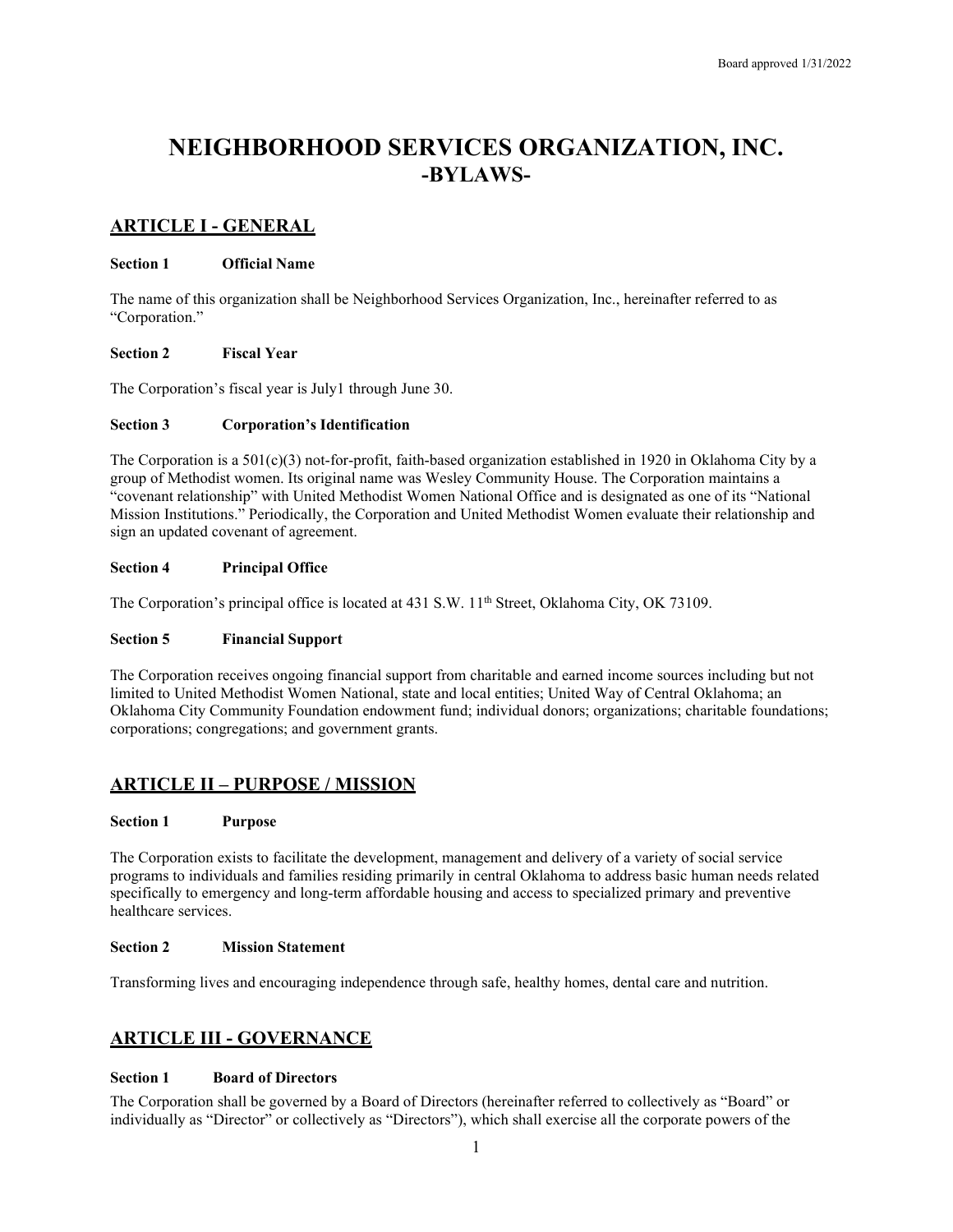Corporation unless herein otherwise indicated or limited by the Certificate of Incorporation or law. The Board shall include Elected Directors and Ex-Officio Directors, each of whom has voting privileges. The total number of Directors shall not be less than twenty-one (21), nor more than thirty-three (33).

#### **Section 2 Elected Directors**

Elected Directors shall serve three-year terms, with one-third (1/3rd) of the Elected Directors being elected annually. They shall be apportioned as stated in the United Methodist Women Covenant Agreement.

Elected Directors shall include men and women in various age groups, lay and clergy, and nominated because of individual qualifications of ability, interest, profession, and experience, concern for the community, and a willingness to serve.

# **Section 3 Ex-Officio Directors and Other Directors**

Ex-Officio Directors represent the United Methodist Church and are selected based on the positions they hold within the Church or a Church-affiliated organization. Ex-Officio Directors shall serve only during their term of office with the United Methodist Church and shall include those representatives stated in the United Methodist Women Covenant Agreement.

United Way Board Serve Placed Directors will have full voting privileges and serve a one (1) year term.

# **Section 4 Tenure and Rotation**

Elected Directors are nominated by the Governance Committee and elected by the Board at the last meeting of the fiscal year. Vacancies may be filled by a majority of the Directors then in office, even if less than a quorum, at any duly-called meeting.

An Elected Director's term is three (3) years, with an option to stand for reelection for an additional three-year term. Any Director having served two consecutive terms must remain off the Board for one (1) year prior to being considered for reelection.

An Elected Director's term begins on the first day of the fiscal year (July 1) following election and ends on the last day of the third fiscal year (June 30) following election. The term of an Elected Director filling an unexpired term begins on the date of election and ends on the natural expiration date of the original term being filled.

Elected Directors filling unexpired terms as well as Board Serve Placed Directors serving a one (1) year term are eligible to additionally serve for two (2) full consecutive terms.

# **Section 5 Duties and Responsibilities**

#### *The Board shall*

Determine the strategy for the Corporation.

Oversee the operations of the organization, including the establishment and maintenance of operating standards and policies, and oversight of activities to ensure consistency therewith and with the Corporation's mission, industry best practices, and those necessitated by agreement with United Way of Central Oklahoma and United Methodist Women.

Oversee the financial affairs of the Corporation, including establishing an annual budget, setting financial policies and plans, monitoring and evaluating financial performance, helping secure financial resources through fundraising and other activities, annually authorize and receive an audit by an independent accountant, and ensuring compliance with all government filing and tax obligations.

Hire and annually evaluate the President  $&$  CEO; set the compensation of all executives, including the President  $&$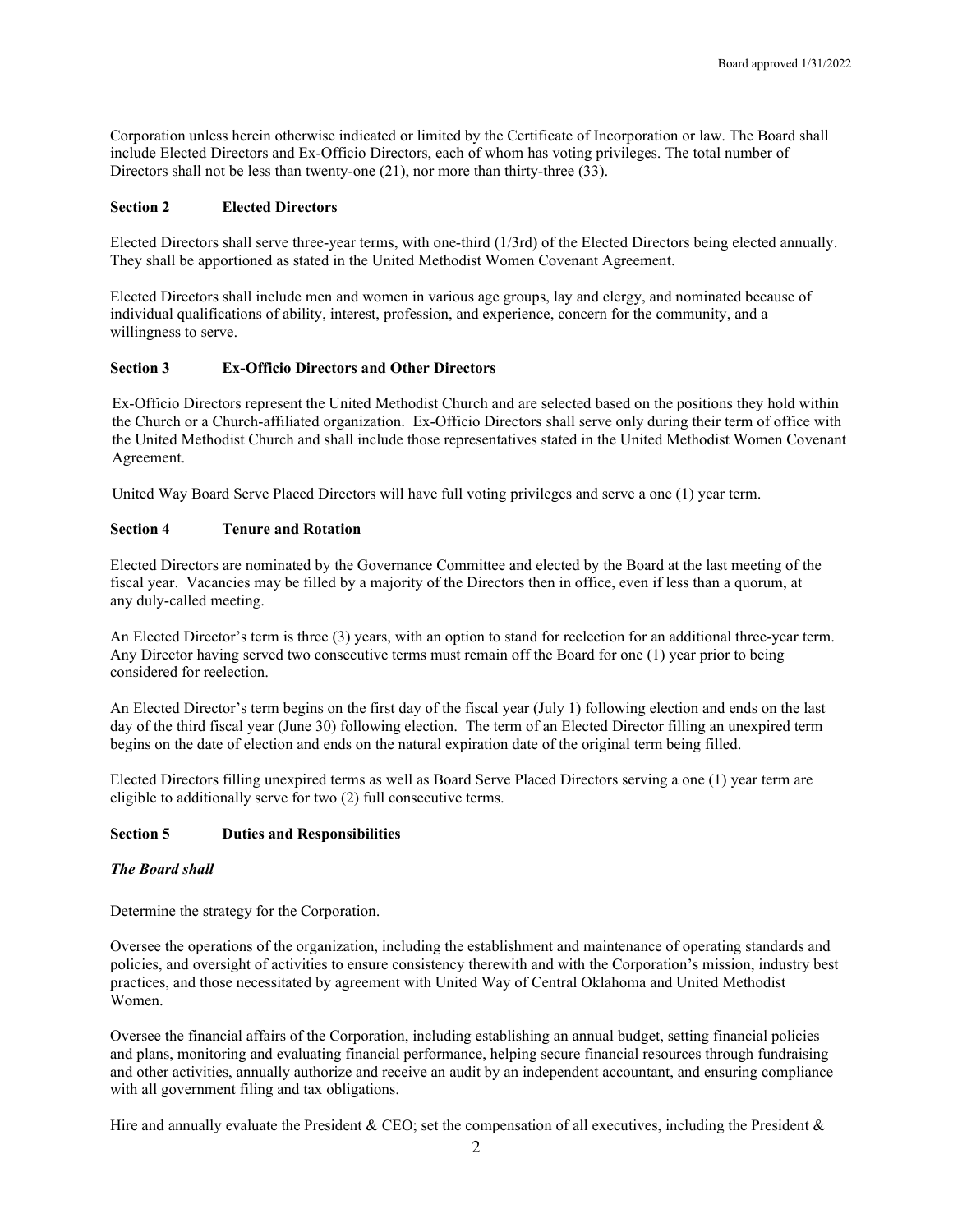CEO, the CFO, and the COO, as applicable.

Annually review these Bylaws and approve revisions when needed.

Conduct all other responsibilities necessary to govern the affairs of the Corporation and provide guidance and direction to those tasked with carrying out its operations.

#### *Directors shall not*

Send substitute representation to meetings with a proxy vote, nor send in a proxy.

#### **Section 6 Removal of Directors**

The Board may dismiss any Director who misses three (3) consecutive meetings or fails to adhere to the Bylaws and board covenant; and shall do so by a vote of at least two-thirds of the disinterested Directors present at a duly-called meeting.

#### **Section 7 Resignation**

Any Director may resign at any time by delivering a written notice of such resignation, signed by such Director, to the Board Chair or the Board Secretary. Unless otherwise specified therein, such resignation shall take effect upon delivery.

#### **Section 8 Compensation**

Directors shall not be compensated for their service on the Board. However, Directors and Officers may be reimbursed for all reasonable expenses incurred on behalf of the organization.

# **ARTICLE IV - OFFICERS**

#### **Section 1 Officers**

There shall be five officers of the Board of Directors, the Immediate Past Board Chair, and four (4) elected officers: Board Chair, Board Chair-Elect, Board Secretary, and Board Treasurer ("Officers").

Officers must be Directors in good standing. A nominating panel consisting of the Immediate Past Board Chair, Board Chair, Board Chair-Elect and CEO shall develop recommendations for Officers and present these to the Board no less than thirty (30) days prior to the final meeting of the fiscal year. Officers shall be elected at the Annual Meeting and shall take office beginning on the first  $(1<sup>st</sup>)$  day of the fiscal year following election. Their term shall end on the last day of said fiscal year.

#### **Section 2 Officer Terms**

Officers shall be elected for a term of one (1) year. No Officer shall hold the same office more than two (2) consecutive terms.

# **Section 3 Vacancies**

Any interim Officer vacancies on the Board shall be filled by the Governance Committee and the person elected shall hold office for the remainder of the unexpired term.

# **Section 4 Board Chair Duties**

*The Board Chair shall*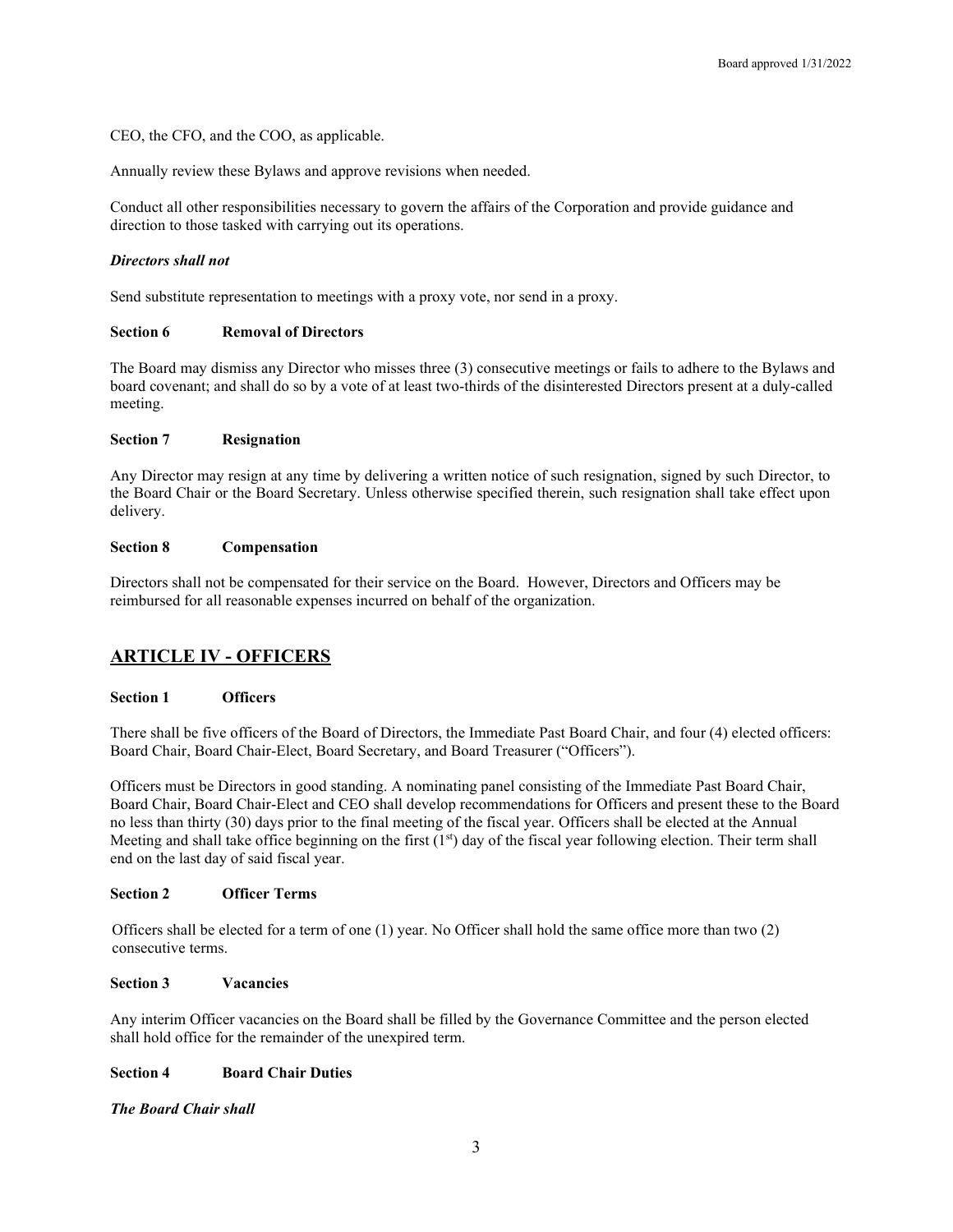Preside at all meetings of the Board and shall see that all orders and resolutions of the Board are carried into effect.

Sign, with the Board Secretary or any other proper Officer authorized by the Board, any deeds, mortgages, contracts or other instruments that the Board has authorized to be executed, except in cases where the signing and execution thereof shall be expressly delegated by the Board or these Bylaws or by some statutes, or to some other Officer or Agent of the Corporation.

Cause to be called Regular and Special Meetings of the Board in accordance with these Bylaws.

Exercise all powers customarily lodged in this office.

Serve as an Ex-Officio Committee Member of all Committees except for the Governance Committee.

If needed, designate the Board Chair-Elect to work with specific Committees.

#### **Section 5 Board Chair-Elect Duties**

The Board Chair-Elect shall perform such duties as the Board shall prescribe.

In the absence or disability of the Board Chair, the Board Chair-Elect shall perform the duties and exercise the powers of the Board Chair in the order designated by the Board and these Bylaws.

#### **Section 6 Board Secretary Duties**

The Board Secretary or through his or her designee shall send any authorized notices to the Board. The Board Secretary shall also review all minutes and then submit them to the Board. The Board Secretary and/or designee shall also have charge of the corporate records and corporate seal.

#### **Section 7 Board Treasurer Duties**

The Board Treasurer chairs the Finance Committee and is responsible for presenting the annual audit report, overseeing the financial records of the Corporation, and keeping the Board informed about the status of the Corporation's finances. The Board Treasurer serves as the principal liaison between the Finance Committee and the Board.

# **Section 8 Delegation of Authority**

The Board may from time to time delegate the powers or duties of any Officer to any other Officers or Agents (including an appropriate employee of the organization, provided the Board supervises the performance of the power or duty), notwithstanding any provision thereof.

# **ARTICLE V - MEETINGS**

# **Section 1 Frequency**

The Board shall meet at least six (6) times annually to conduct Corporation business ("Regular Meetings").

Committees can meet as frequently as needed but shall meet a minimum of six (6) times per fiscal year.

#### **Section 2 Annual Meeting**

The Corporation's Annual Meeting, which can count as one of the Board's six (6) meetings per year, shall take place within sixty (60) days prior to the Corporation's June 30 fiscal year end.

The election for Directors, Officers and Governance Committee members shall take place at the Annual Meeting.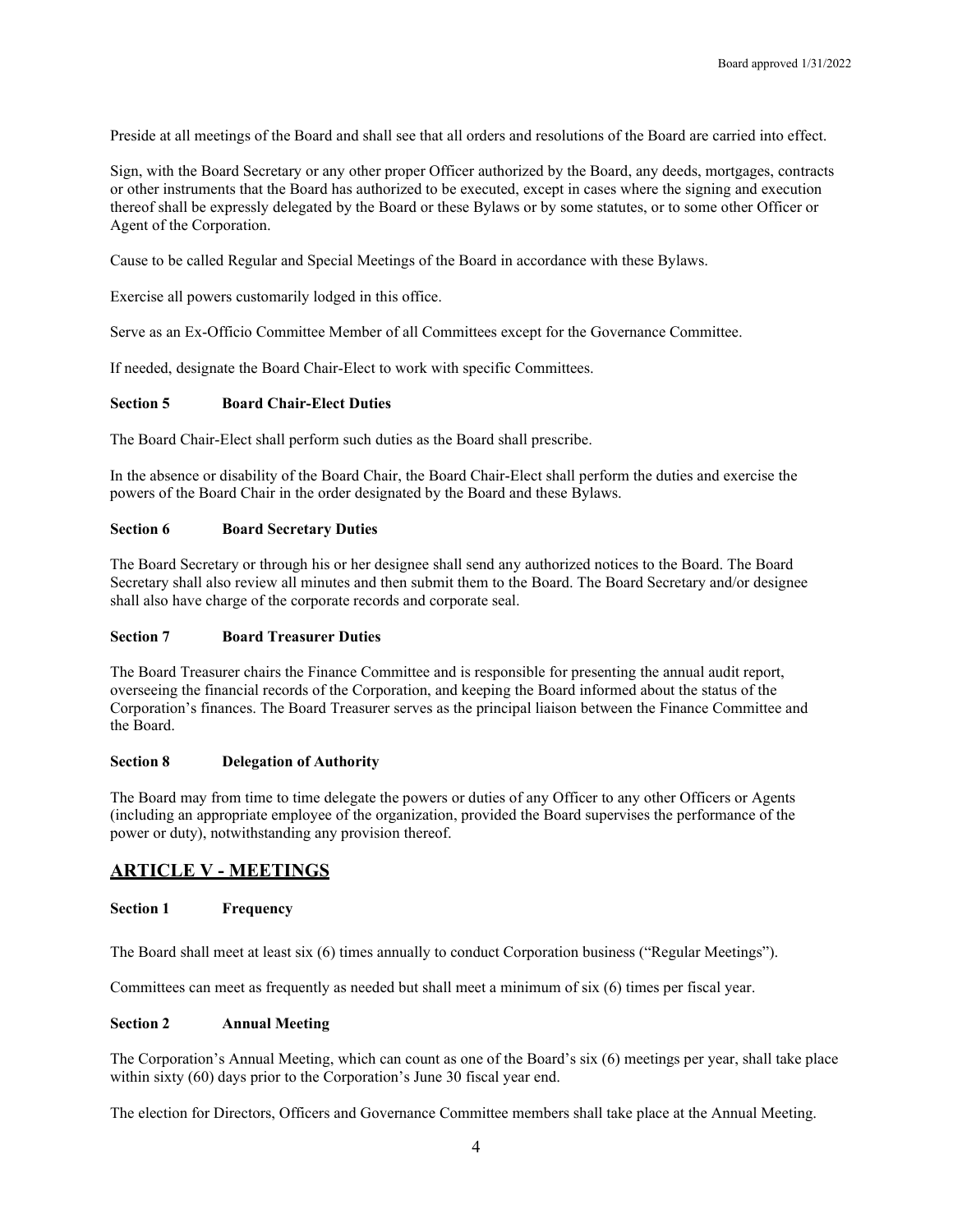# **Section 3 Meeting Notification**

Written or electronic notice of the place, if any, date, and time of all Regular Meetings (and the means of remote communications, if any, by which Directors may be deemed to attend and vote at the meetings) shall be given, not less than ten (10) nor more than sixty (60) days before the date on which the meeting is to be held, to the Directors, except as otherwise provided herein or required by law or as required from time to time by the Oklahoma General Corporation Act or the Certificate of Incorporation.

Notice of Special Meetings shall be given orally, electronically, or in writing at least seventy-two (72) hours prior to the meeting time. Notice of a special meeting of the Corporation shall also state that it is a special meeting and identify the purpose or purposes for which the meeting is called. Business transacted at a Special Meeting shall be confined to that stated in the notice, except upon unanimous consent of all Directors.

# **Section 4 Notice of Adjourned Meetings**

When a meeting is adjourned to another place, the place and time need to be provided. If the date of any adjourned meeting is more than thirty (30) days after the date for which the meeting was originally noticed, written notice of the place, if any, date, and time of the adjourned meeting shall be given in conformity herewith. At any adjourned meeting, any business may be transacted which might have been transacted at the original meeting.

# **Section 5 Quorum and Parliamentary Procedure**

One-third (1/3) of all Directors constitute a quorum for transaction of business at a Board Meeting. A simple majority is required for all Committee Meetings, unless otherwise prescribed by these Bylaws. Parliamentary procedures generally consistent with *Robert's Rules of Order* shall be utilized in the conduct of all meetings.

# **ARTICLE VI - COMMITTEES**

# **Section 1 Committee Chairs and Members**

Committees are populated by Directors and Non-Directors, and both classes are referred to as Committee Members.

Committee Chairs shall be appointed by the Board Chair, except in the case of the Treasurer, who serves by virtue of his/her position as Treasurer as the Finance Committee Chair, and the Board Chair, who by virtue of his/her position as Board Chair serves as the chair of the Executive Committee. Where the members of the committee are elected by the Board, such as in the case of the Governance Committee, the Committee Chair shall be selected from those duly elected for service on that committee.

Each Director shall serve on at least one (1) Committee at all times during their tenure as a Director.

Only a Director shall serve as a Committee Chair, and the majority of a Committee's Members must be duly-elected Directors; however, additional Committee Members may be selected from the community at large unless noted otherwise in these Bylaws.

# **Section 2 Committee Types**

The Corporation shall foster and support two (2) types of Committees: Project and Standing.

Project Committees shall be approved by the Board on an "as needed" basis and for a specific period of time not to exceed two (2) years and with a defined purpose not within the duty and scope of any Standing Committee. If an Elected Director is serving as a Committee Chair for a Project Committee when their term expires, they are eligible to continue service as Committee Chair until the Project is completed.

Standing Committees shall consist of all Committees required for the administrative or functional work of the Corporation.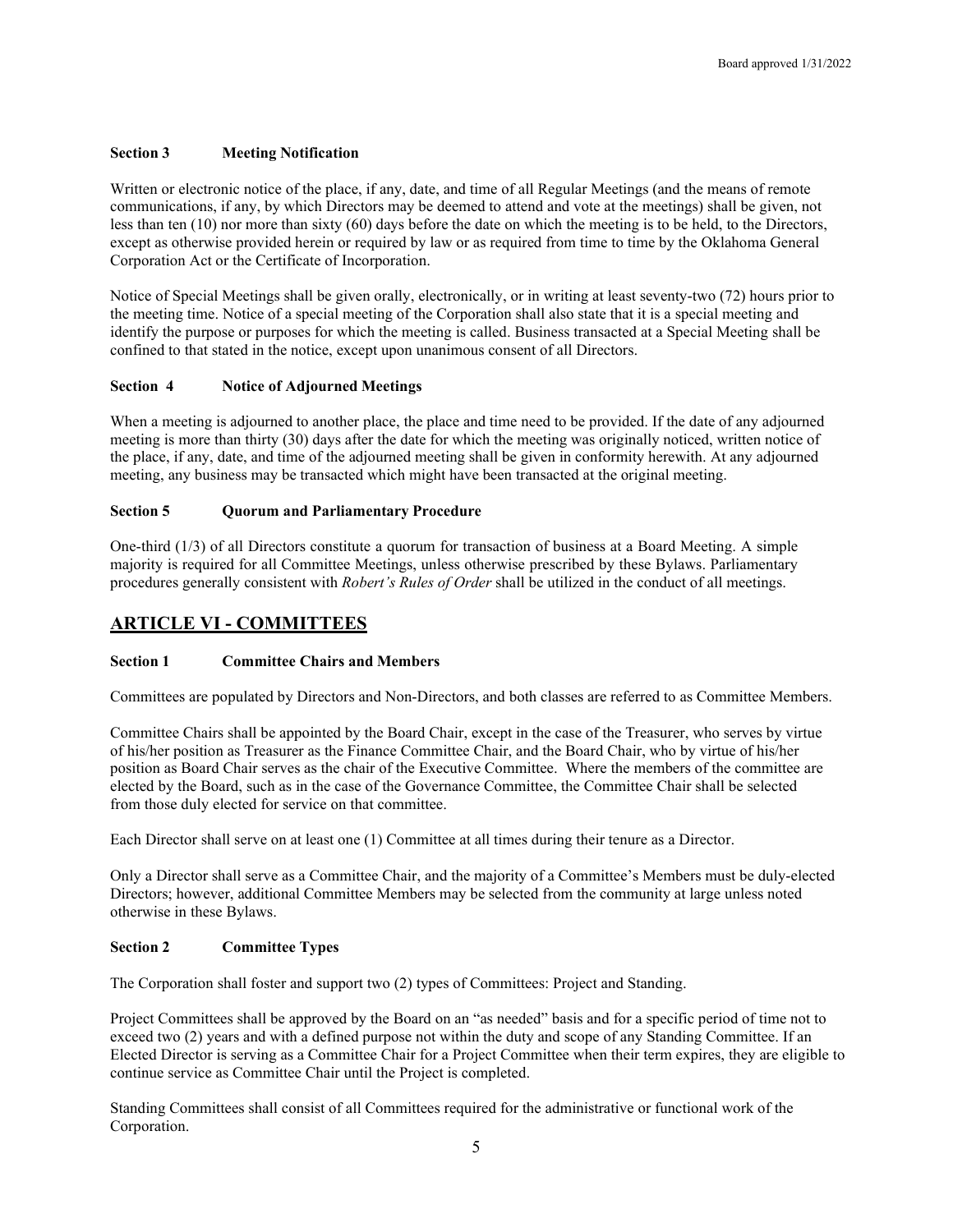# **Section 3 Standing Committees**

A Committee Chair may serve only two (2) consecutive one (1) year terms.

#### *Standing Committees include:*

# **Section 4 Executive Committee**

The Executive Committee shall consist of all Officers. This Committee shall have power to act between meetings of the Board, oversee the execution of executive contracts and administration of the executive compensation policy, monitor the Crisis Communication Plan, and make recommendations to the Board and carry out special responsibilities assigned to it by the Board, except as limited by law (e.g. amend or repeal Bylaws). In addition, the Executive Committee will review the overall risk assessment facing NSO annually. Any findings obtained by the risk assessment may be turned over to the Building & Ground, Finance, or other committee deemed appropriate. Any interim action must be ratified by the Board at its next meeting. The Board Chair chairs the Executive Committee. When an emergency matter is being considered, the Chair for the committee in the area of the emergency shall be invited to attend. Four (4) members of the Executive Committee shall constitute a quorum.

# **Section 5 Governance Committee**

There shall be a Governance Committee composed of a Chair and a minimum of four (4) additional Committee Members elected by the Board, which shall include at least one Elected Director and one Ex-Officio Director.

A Governance Committee Member may serve for a maximum of six (6) consecutive one (1) year terms.

The Committee shall develop a Board recruitment plan aimed at ensuring the Board represents a diverse representation of qualities and characteristics. The Committee shall engage in outreach and screening of potential Board members and maintain a slate of nominees willing to serve as Directors, Officers, and Committee Members.

The Governance Committee shall maintain a current list of Ex-Officio Members as specified in Article III, Section 3.

The Governance Committee shall provide education and training to new and existing Board members related to governance roles and responsibilities, develop Board expectations, and monitor compliance with Board requirements.

The Governance Committee shall conduct an annual review of the Bylaws and Board processes and policies and propose any changes for ratification by the Board.

#### **Section 6 Programs and Services Committee**

There shall be a Programs and Services Committee composed of a Chair and a minimum of four (4) additional Committee Members.

The Committee is responsible for reviewing current programs and their average client costs to help determine their effectiveness and by studying people served and client outcomes.

The Committee will review new program opportunities as presented by staff and help to determine if they should be implemented.

#### **Section 7 Finance Committee**

The Corporation shall have a Finance Committee composed of a Treasurer, who is the Chair, and a minimum of four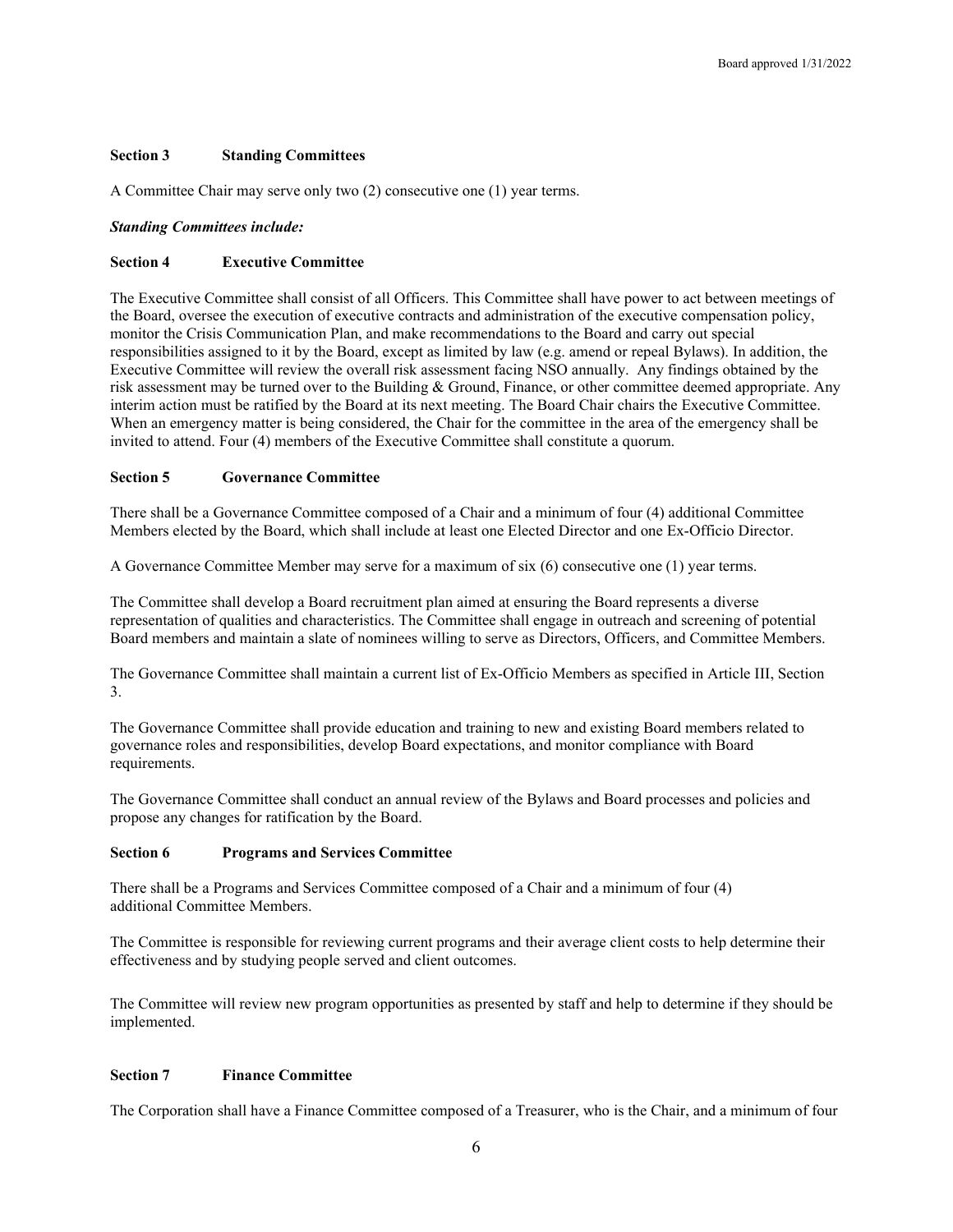(4) additional Committee Members.

The Committee provides financial oversight for the Corporation, including budgeting and financial planning, financial reporting, creation and monitoring of internal controls and accountability policies, and annually review insurance coverage and other risk management activities.

# *The Finance Committee shall*

Be responsible for recommending to the Board policies and plans governing management of the Corporation's financial affairs.

Supervise the receiving and spending of the funds of the Corporation, and must approve expenditures exceeding amounts stated in the budget consistent with applicable policy.

Be responsible for review of the Corporation's annual budget with staff input, and shall present it to the Board for approval during the Annual Meeting and review of monthly financial reports.

Retain and work with an independent auditor to secure the annual audit.

# **Section 8 Building & Grounds Committee**

The Corporation shall have a Building & Grounds Committee that includes a Chair and a minimum of four (4) additional Committee Members.

The purpose of the Committee is to provide oversight of all matters related to the Corporation's buildings, grounds, furnishings, fixtures, vehicles and property maintenance equipment.

#### *The Building & Grounds Committee shall*

Serve as the Corporation's liaison in all matters related to new construction, renovations, the leasing of building contracts, rental of property and other such matters in keeping with the purposes of the Corporation.

Annually review property maintenance plans and security plans; and inventories of all buildings, properties, vehicles, furnishings, and property maintenance equipment.

Complete an annual on-site visit to all NSO properties with a member of the committee and staff.

Recommend policies to the Board regarding property rental and the use of the Corporation's facilities by outside organizations.

Annually review and make recommendations to the Finance Committee regarding insurance coverages for the Corporation's properties and vehicles.

#### **Section 9 Donor Development Committee**

The Corporation shall have a Donor Development Committee that includes a Chair and a minimum of four (4) additional Committee Members.

This Committee shall be responsible for developing and facilitating the execution of a strategic Fundraising Plan to secure the Corporation's necessary contributed income, through all its sources, including but not limited to donations, individual gifts, sponsorships, foundation and corporate grants, church appeals and special events.

# **Section 10 Marketing Committee**

There shall be a Marketing Committee composed of a Chair and a minimum of four (4) additional Committee Members.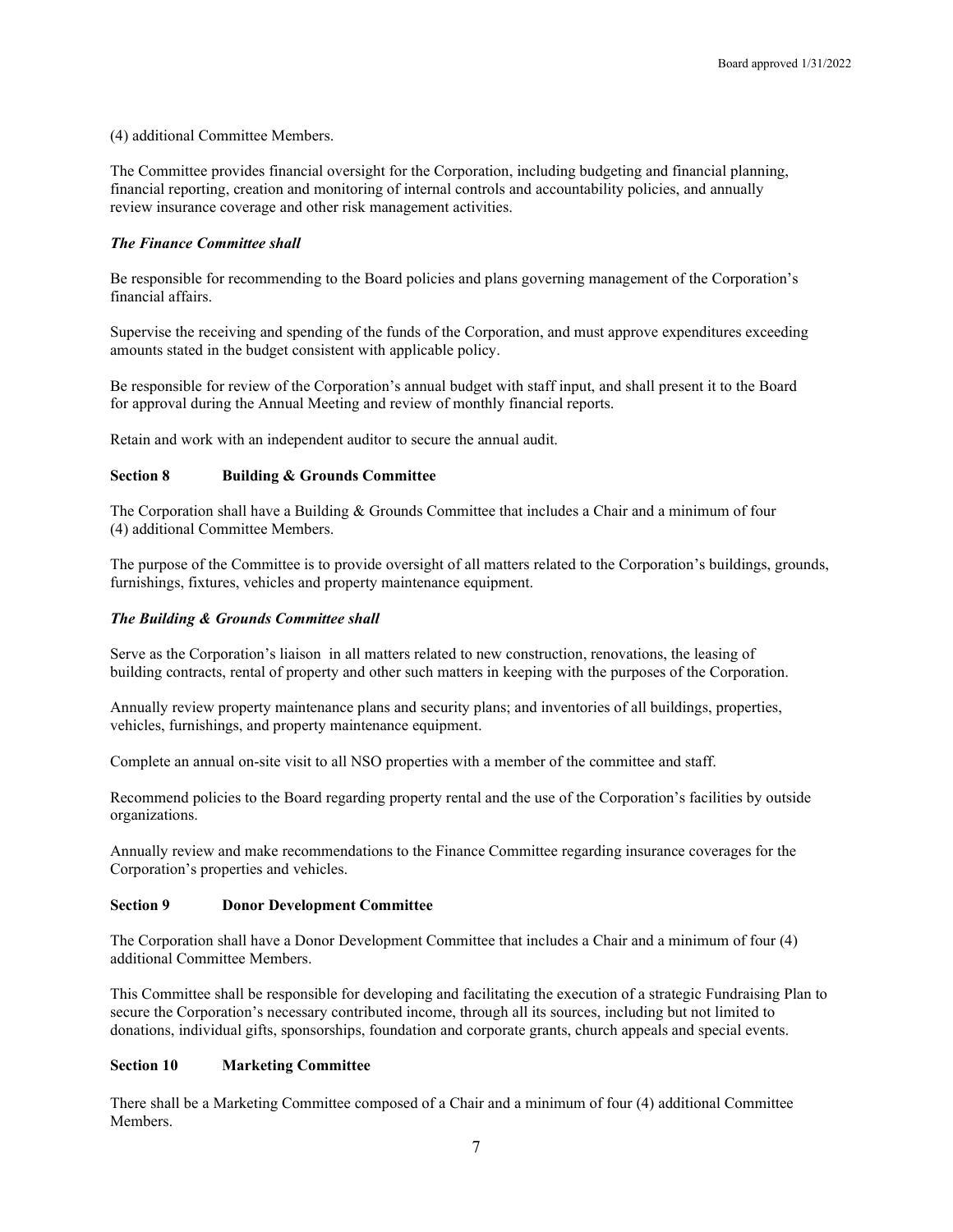The overall function of the Committee is to support the comprehensive marketing and communications strategy. Also, to partner with the NSO marketing staff to oversee a consistent and active communication strategy to all stakeholders for the purposes of program messaging, fundraising, awareness and branding.

#### *The Marketing Committee shall*

Be responsible for creating awareness of the good work that NSO does in the community by creating marketing campaigns, promoting events, creating advertising and posting on social platforms.

Work in tandem with the Donor Development Committee to raise needed revenue for continued operations and raise donations for the mission.

Develop strategies to communicate the message to particular donors through marketing efforts, specifically to generate interest in the mission of the organization.

# **Section 11 Strategic Planning Committee**

There shall be a Strategic Planning Committee composed of the Chair-elect, who is the Chair, and Chairs from each Standing Committee.

The Strategic Planning Committee's overall function is to formulate a strategic plan for the organization to achieve their objectives.

# *The Strategic Planning Committee shall*

Work closely with the CEO to create a strategic plan based upon the future of the organization as it relates to the organization's vision and mission.

Be responsible for identifying objectives by evaluating the organization's strengths and weaknesses, opportunities and threats. The objectives that are established in the plan will be measurable and have time targets. The objectives will be based on the needs of the organization as well as the immediate needs of the community.

Be responsible for tracking the progress of strategic objectives and reporting to the Board a minimum of two (2) times per fiscal year.

Be responsible for coordinating an annual planning meeting to present the new strategic plan to the full Board.

# **ARTICLE VII – CONFIDENTIALITY & CONFLICT OF INTEREST POLICY**

#### **Section 1 Introduction**

The Corporation's reputation is one of its most valuable assets. Therefore, neither it nor anyone acting on its behalf should take any action that might be construed as compromising the Corporation's professional integrity, financial or other interests, or its client and community relationships. Directors, as leaders of the Corporation, are expected to set an appropriate example by acting in a professional and ethical manner and, collectively, as a Board, take action to remedy any violations. All Directors are expected to conduct business affairs of the Corporation in good faith and with the highest ethical standards.

#### **Section 2 Confidentiality**

To fulfill their fiduciary and leadership obligations, Directors are exposed to confidential information related to the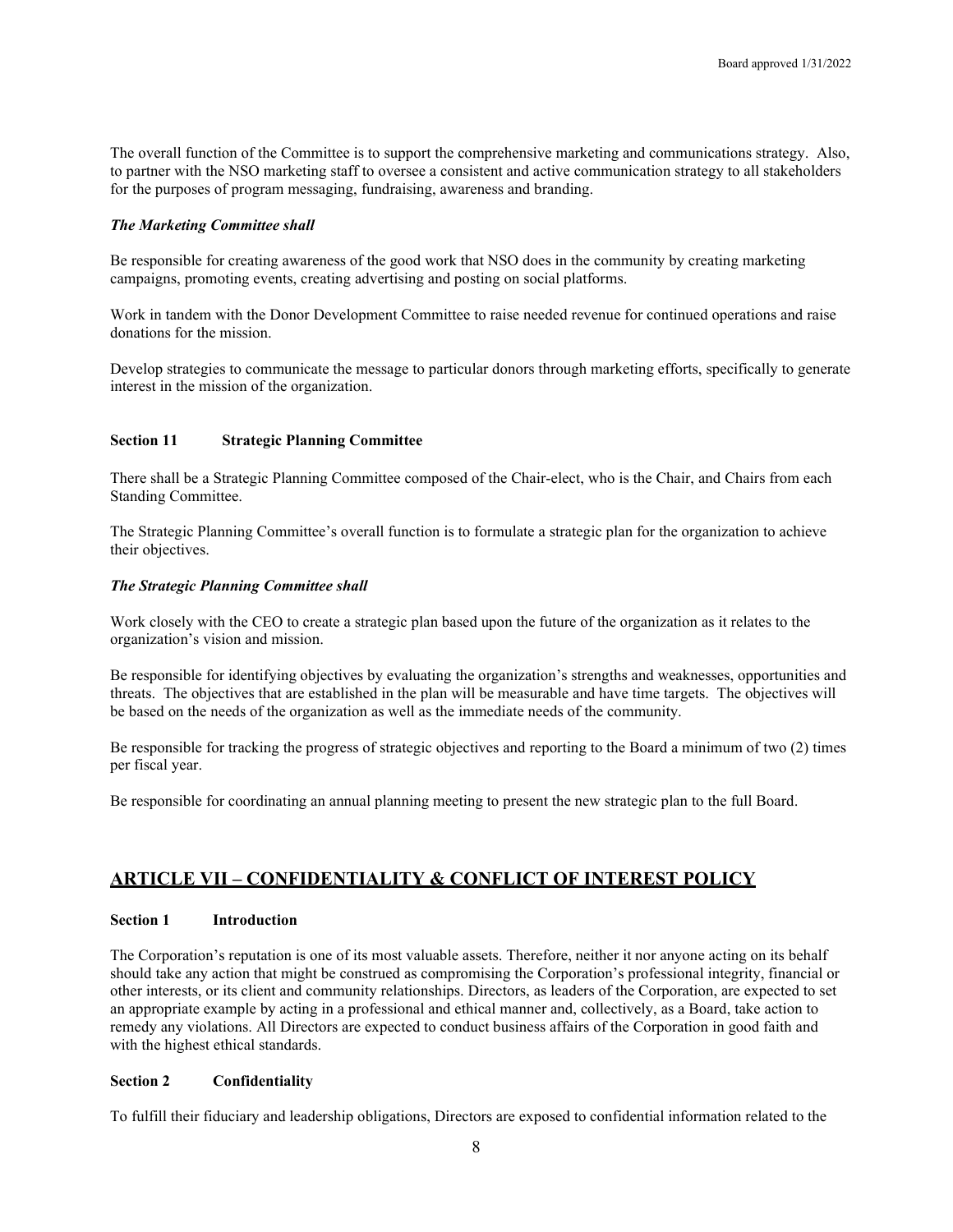Corporation. "Confidential Information" may also be referred to as proprietary information, is information known exclusively by the Corporation in conducting its business. It includes most information in the possession of the Corporation that is not otherwise publicly available, such as information regarding Corporation clients (including personally identifiable information, personal health information, etc.), marketing and business development activities and strategies, projects, policies and procedures, employee payroll and personnel records, financial matters (including funding strategies), trade secrets, and any other proprietary or business information.

Directors are required to safeguard Confidential Information obtained in connection with their service and to use and disclose it only as required to perform their service to NSO. Upon termination of service with the Corporation, a Director shall promptly return to the Board Secretary, or other designee of the Corporation, all copies of documents, electronic and paper, reference material and other properties entrusted to the member for purpose of fulfilling his or her obligations. This does not abrogate the Director's continuing obligation to avoid the use and disclosure of any confidential information.

Directors should take reasonable measures to safeguard confidential information, whether such information is obtained, transmitted or stored in electronic or paper form. As part of this commitment, Directors should establish protocols to limit the unsecure electronic transmission of Confidential Information, should secure documents containing Confidential Information while in their possession and not leave them unattended or in visible view of non-authorized persons. Any loss or inadvertent disclosure of confidential information should be immediately reported to the Board Chair and President & CEO.

Directors should treat as Confidential Information any information provided or obtained that is proprietary to a third party or subject to a contract confidentiality clause or a separate confidentiality agreement, or for which a client would have a reasonable expectation that the information would not be disclosed in the ordinary course of the Corporation's business, or is protected by law. Acquisition or disclosure of such information without proper authorization and a legitimate Corporation-related purpose is prohibited In this regard, Directors should exercise all reasonable caution to ensure that any discussion of Confidential Information with anyone else – including (but not limited to) members of the public, donors, media, clients or family/friends of clients, or even employees of NSO is authorized

#### **Section 3 Conflicts of Interest**

Directors, Officers, and Committee Members play a critical role in protecting the Corporation's tax-exempt status by avoiding conflicts of interest. The Corporation's Conflict of Interest Policy is designed to assist in the identification, reporting, and avoidance of potential conflict of interests that may arise when the Board is contemplating a transaction or agreement that could benefit the private interest of a Director, Officer, or Committee Member or could result in a possible excess benefit transaction. This policy does not replace, but rather supplements, all applicable state and federal laws. While this conflict of interest section addresses primarily financial interests, it shall apply to personal interests that may give rise to a conflict of interest, even if no financial interest is involved (e.g., romantic, family or close personal relationships, professional relationships such as service as a Director or Officer to another organization, or political interest).

For the purposes of this policy, the following definitions apply:

- **Interested Person**: Any Director, Officer or Committee member with a direct or indirect Financial Interest
- **Financial Interest**: A Financial Interest is one that a person has, directly or indirectly, through business, investment, or family, such as:
	- o An ownership or investment interest in an entity with which the Corporation has a transaction or arrangement;
	- o A compensation arrangement with the Corporation or with any entity or individual with which the Corporation has a transaction or arrangement (Compensation includes direct and indirect renumeration as well as gifts or favors that aren't insubstantial); or
	- o A potential ownership or investment interest in, or compensation arrangement with, any entity or individual with which the Corporation is negotiating a transaction or arrangement.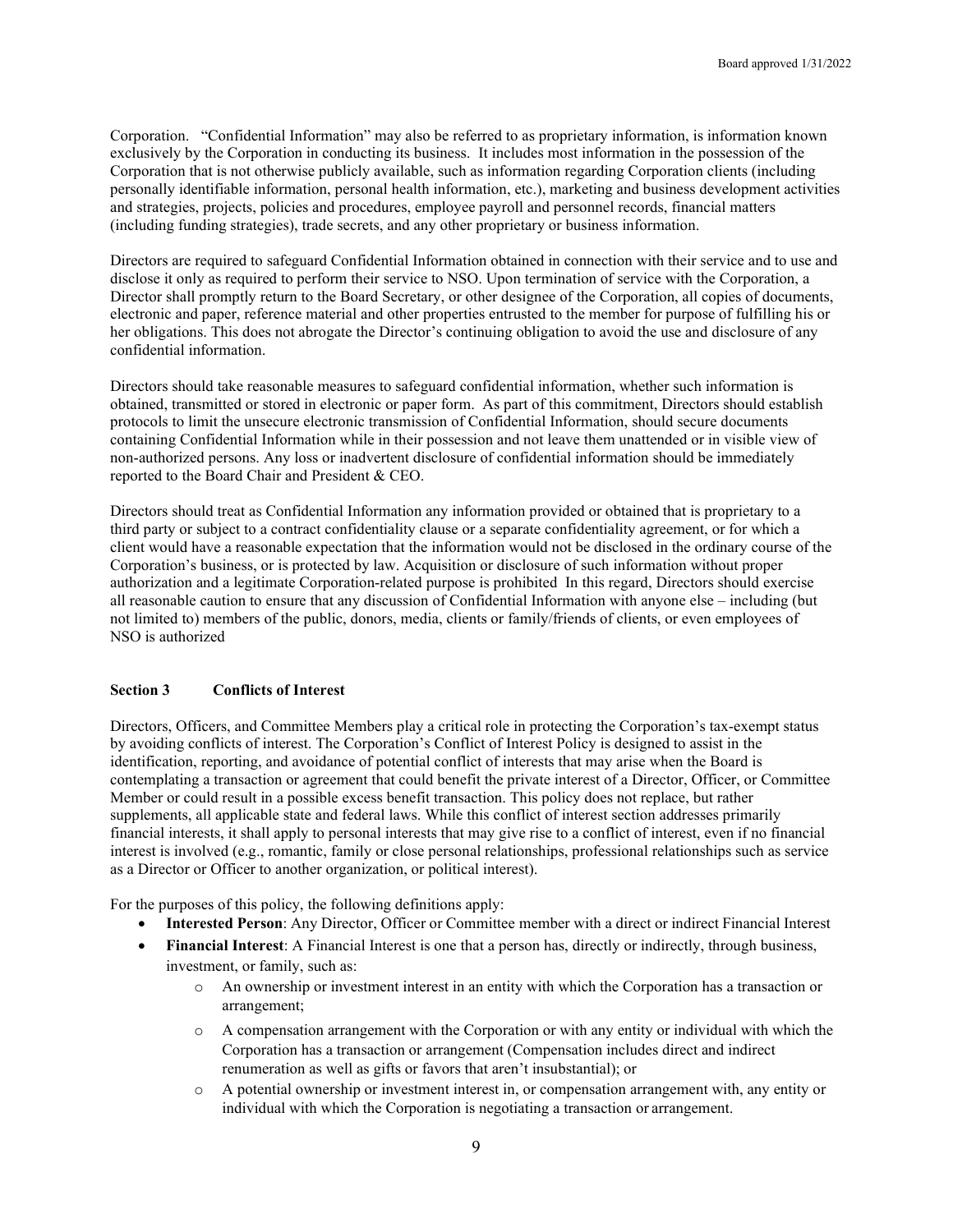A Financial Interest is not necessarily a conflict of interest. A person with a Financial Interest has a possible conflict of interest but does not have an actual conflict until the appropriate governing body decides that a conflict of interest exists.

If a Director, Officer, or Committee Member believes he or she has an actual or potential conflict of interest, he or she is an Interested Person and must disclose the existence of the financial interest and all material facts to the Board and Committee Members considering a proposed transaction or arrangement with which said interest may conflict or whose area of responsibility is implicated. After the Board or Committee has an opportunity to discuss the financial interest and the material facts with the Interested Person, the Interested Person should excuse him or herself from the meeting while the remaining members of the Board and/or Committee Members discuss and determine if a conflict exists. The remaining Board and/or Committee Members decide if a conflict of interest exists.

In determining whether such a conflict exists, the Chair or the Committee shall, if appropriate, appoint a disinterested person or Committee to investigate alternatives to the proposed transaction or arrangement. After exercising due diligence, the Board or Committee shall determine whether the Corporation can obtain with reasonable efforts a more advantageous transaction or arrangement from a person or entity that would not give rise to a conflict of interest. If such an alternative is not reasonably possible, the Board or Committee shall determine by majority vote of the disinterested Directors or Committee members whether the transaction or arrangement is in the Corporation's best interest and is fair and reasonable. Consistent with this determination, the Board or Committee shall determine whether to enter into the transaction or arrangement. Minutes of all discussion and votes related to the transaction shall be kept and include:

- 1. The name of the person who disclosed or was found to have a financial interest and the nature of the interest;
- 2. Any action taken to determine whether a conflict was present and the decision as to whether a conflict of interest in fact existed;
- 3. The names and persons of all present for discussions and votes relating to the transaction or arrangement;
- 4. The content of the discussion, including any alternatives to the proposed transaction or arrangement; and
- 5. A record of all votes taken in connection with the proceedings;

No Director, Officer, or Committee Member shall vote on any matter that would involve a conflict of interest. Additionally, the Director shall not use his or her personal influence on or participate (other than to present factual information or respond to questions) in the discussion or deliberation with regard to the contemplated contract, transaction, or determination.

If the Board or Committee has reasonable cause to believe a Director, Officer, or Committee Member has failed to disclose an actual or potential conflict of interest, it shall inform the Director of the basis for such belief and afford the individual an opportunity to explain the alleged failure to disclose. Upon hearing the individual's response and making all further investigation warranted, the Board or Committee shall determine whether the member has failed to disclose an actual or possible conflict of interest and, if so found, shall take all appropriate disciplinary and corrective action.

To ensure compliance with this policy, all Directors, Officers and Committee Members shall annually sign a statement that (a) affirms that the Director, Officer or Committee Member has received a copy of this policy, has read and understands it and its significance in relation to the Corporation retaining its tax-exempt status as a charitable entity and agrees to comply with it and that (b) discloses any businesses, investments or compensation sources that create or may create an actual or potential conflict of interest. The statement shall also require attestees to certify they understand the Corporation is charitable and must engage primarily in activities that accomplish one or more of its tax-exempt purposes to maintain its federal tax exemption. The Board shall also periodically review the reasonableness of all compensation arrangements and benefits and shall also review other transactions such as partnerships, joint ventures, and arrangements with management organizations to ensure that they conform to the Corporation's written policies, are properly recorded, reflect reasonable investment or payments for goods and services, further the Corporation's charitable interests, and don't result in inurement, impressible private benefit, or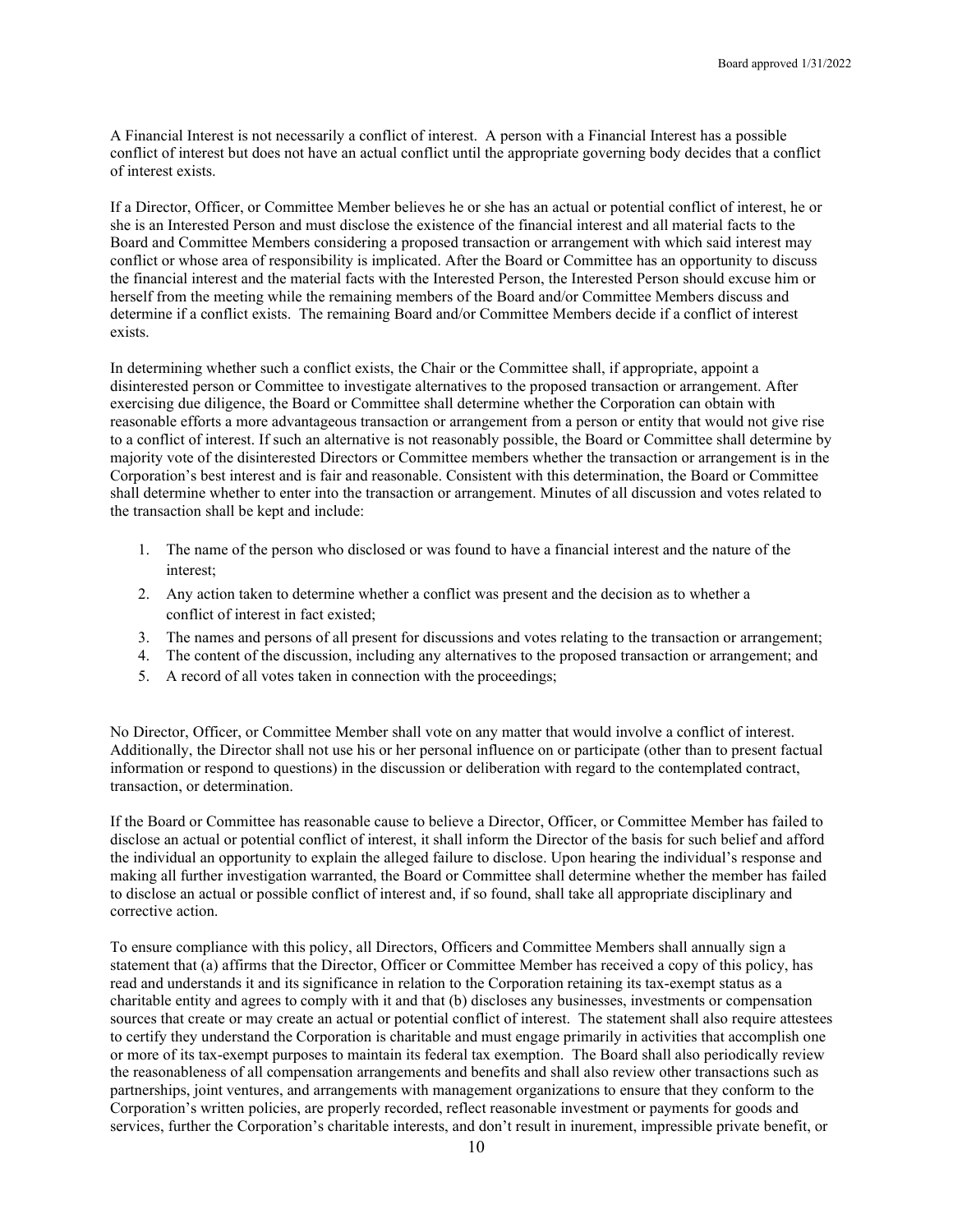an excess benefit transaction.

#### **Section 4 - Social Media**

Social media has presented a great opportunity for the Corporation to promote its programs and mission, but such easy access warrants the implementation of certain safeguards for Directors using this media.

Directors are encouraged to visit and participate in Corporation-sponsored social media sites; however, they must always do so under their own name. Directors cannot use pseudonyms or try to post anonymously. Directors should be conscious that all postings are available to the general public and therefore exercise professional judgment with what is posted. Postings should be accurate and add value to the discussion and not disclose the Corporation's confidential information.

With respect to personal social networking, a Director should not "friend" a Corporation employee, but may accept any "friend" requests that are received. This helps avoid any potentially awkward situations that an employee may find himself/herself in upon receiving a request from someone in a position of authority over him/her (whether directly or indirectly).

Some people may use social media or other electronic resources as a means to air their grievances regarding the Corporation. Social media is not an effective dispute resolution tool. Any Director contacted by someone with a grievance should immediately consult with the President & CEO and/or the Board Chair and take the discussion off line.

Directors are considered role models and could find that their personal reputation may be tied to the Corporation's reputation; therefore, a Director posting on a social networking site could impair the Corporation's reputation if a level of professionalism is not maintained. This would apply even if the Director is not posting about the Corporation.

# **Section 5 Reporting Unethical or Illegal Conduct**

To ensure that the Corporation maintains the highest ethical standards, it is important that all Directors who observe or suspect or learn of unethical or illegal conduct report it immediately and allow the Corporation the opportunity to investigate and eliminate it. Conduct that merits reporting includes financial impropriety (to include forgery, submission of false reports or claims, etc.); dishonesty; conflicts of interest; misuse or illegal use of the Corporation's real or personal property or that of its clients; and any other serious violation of company policy or violation of applicable law. Reports should be directed to the Board Chair or to the President & CEO.

Reports of ethical violations will be investigated, and appropriate corrective action will be taken against any person found engaging in the unethical conduct. To the extent feasible, the results of the investigation will be reported back to the reporting person.

The Corporation has zero-tolerance for retaliation against any person that makes a good faith report that is consistent with this policy. Retaliation includes any conduct that would dissuade a reasonable person from making such a report. Any act of retaliation could lead to the removal of a Director from the Board. Reports made pursuant to this policy are considered Confidential Information and should be treated accordingly.

# **ARTICLE VIII - INDEMNIFICATION**

# **Section 1 Indemnification Definition**

To the full extent permitted by the Oklahoma General Corporation Act, as amended from time to time, and by the Corporation's Certificate of Incorporation, the Corporation shall indemnify any Director, Employee or Agent against judgments, penalties (including excise and similar taxes), fines, settlements, and reasonable expenses (including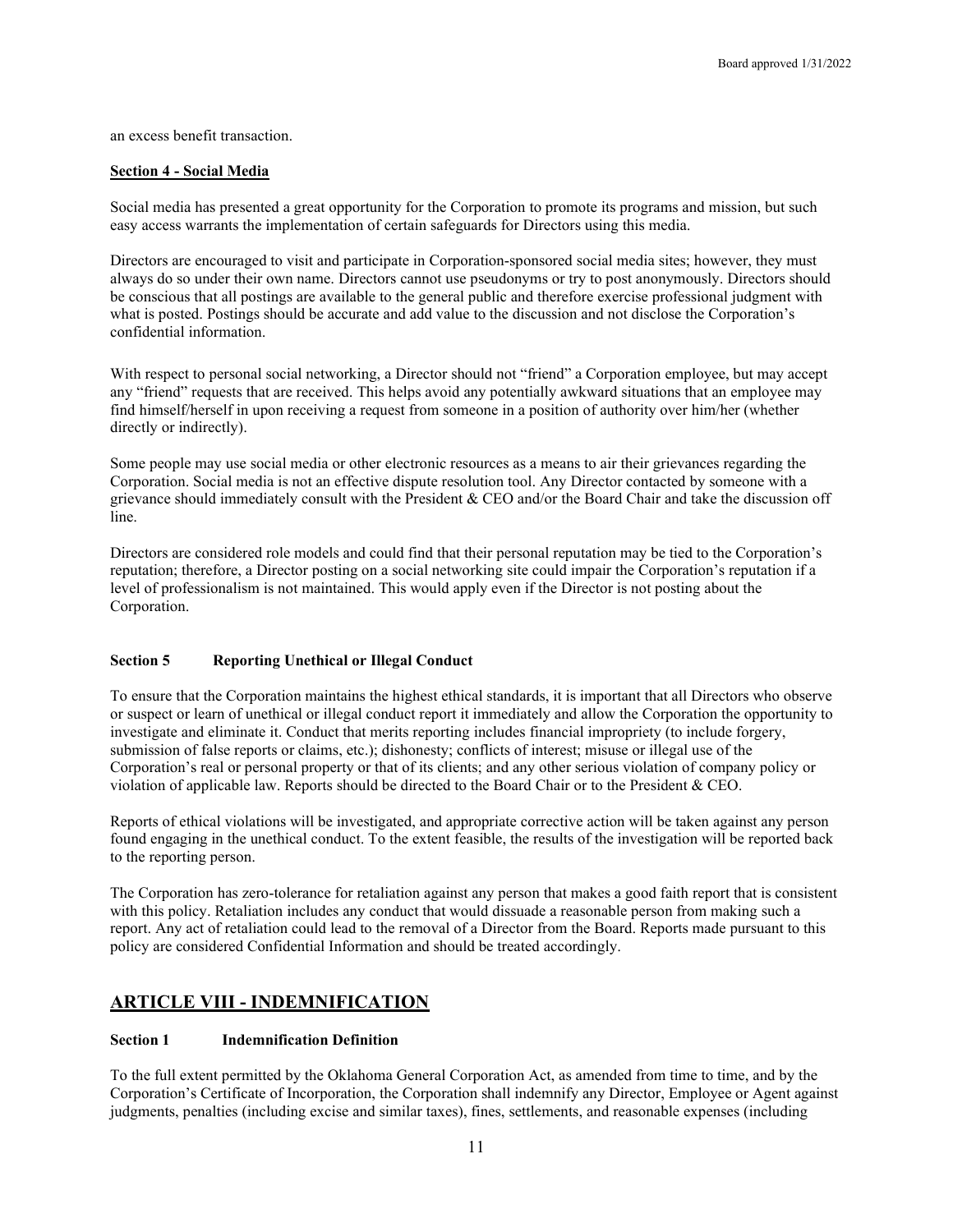court costs and attorneys' fees) actually incurred by any such person who was, is, or is threatened to be named as a defendant or respondent in a proceeding because of that person's position with, or service to, the Corporation provided the person acted in good faith and with the reasonable belief that such action was in the best interests of the Corporation. Upon determination by the Board or independent legal counsel appointed by the Board made in accordance with applicable statutory standards, shall advance to such person such reasonable expenses as are incurred by such person in connection therewith. Any indemnification under this provision shall be only to the extent permitted of organizations that are exempt from federal income tax under Section  $501(c)(3)$  of the Internal Revenue Code.

#### **Section 2 Non-exclusive; Continuation**

The indemnification provided by this Article shall not be deemed exclusive or any other rights to which the person claiming indemnification may be entitled under any agreement, any vote of disinterested Directors or otherwise, both as to any action in his or her official capacity and as to any action in another capacity while serving in his or her official capacity, and shall continue as to a Representative who shall have ceased to be engaged in any other enterprise at the request of the Corporation and shall inure to the benefit of the heirs, executors, and administrators of such person.

# **Section 3 Insurance or Other Arrangement**

The Corporation shall have the power to purchase and maintain insurance or, to the extent permitted by applicable law, another arrangement on behalf of any Representative, Employee, or Agent of the Corporation, or a person who is or was serving at the request of the Corporation as a Director, Officer, Partner, Volunteer, Proprietor, Trustee, or Agent of another foreign or domestic association, partnership, joint venture, sole proprietorship, trust, employee, benefit plan, or other enterprise, against any liability asserted against such person and incurred by such person in such capacity, arising out of such person's status as such, regardless of whether such person is indemnified against such liability by the provisions of this Article.

# **Section 4 Indemnification of Employees or Agents**

The Corporation may indemnify and advance expenses to an Employee or Agent who is not a Director or Officer to such further extent, consistent with the Corporation's Certificate of Incorporation, as may be provided by general or specific action of the Board, by contract, or as permitted or required by the Oklahoma General Corporation Act.

# **ARTICLE IX – AMENDMENTS**

#### **Section 1 Amendments**

The Board may amend or repeal the Bylaws or adopt new Bylaws by a two-thirds (2/3) vote of the Directors at a meeting at which a quorum is present. Notice of the proposed amendment, repeal or adoption must be provided to Directors at least two (2) weeks in advance of the meeting, whether regular or special. The notice shall include a text of the proposed Bylaws changes.

# **ARTICLE X - DISSOLUTION**

#### **Section 1 Dissolution**

The Corporation may be dissolved after approval of such proposal by an affirmative vote of the majority of the Board of Directors at a meeting called for considering such a proposal or by the written consent to such proposal signed by two-thirds (2/3) of the Directors and requiring a quorum. Upon the dissolution of the Corporation, the Board of Directors shall, after paying or making a provision for the payment of all the liabilities of the Corporation, distribute all of the assets of the Corporation to one or more exempt  $501(c)(3)$ , not-for-profit organizations in Oklahoma City, Oklahoma, which have similar missions, or shall be distributed to the federal government, or to a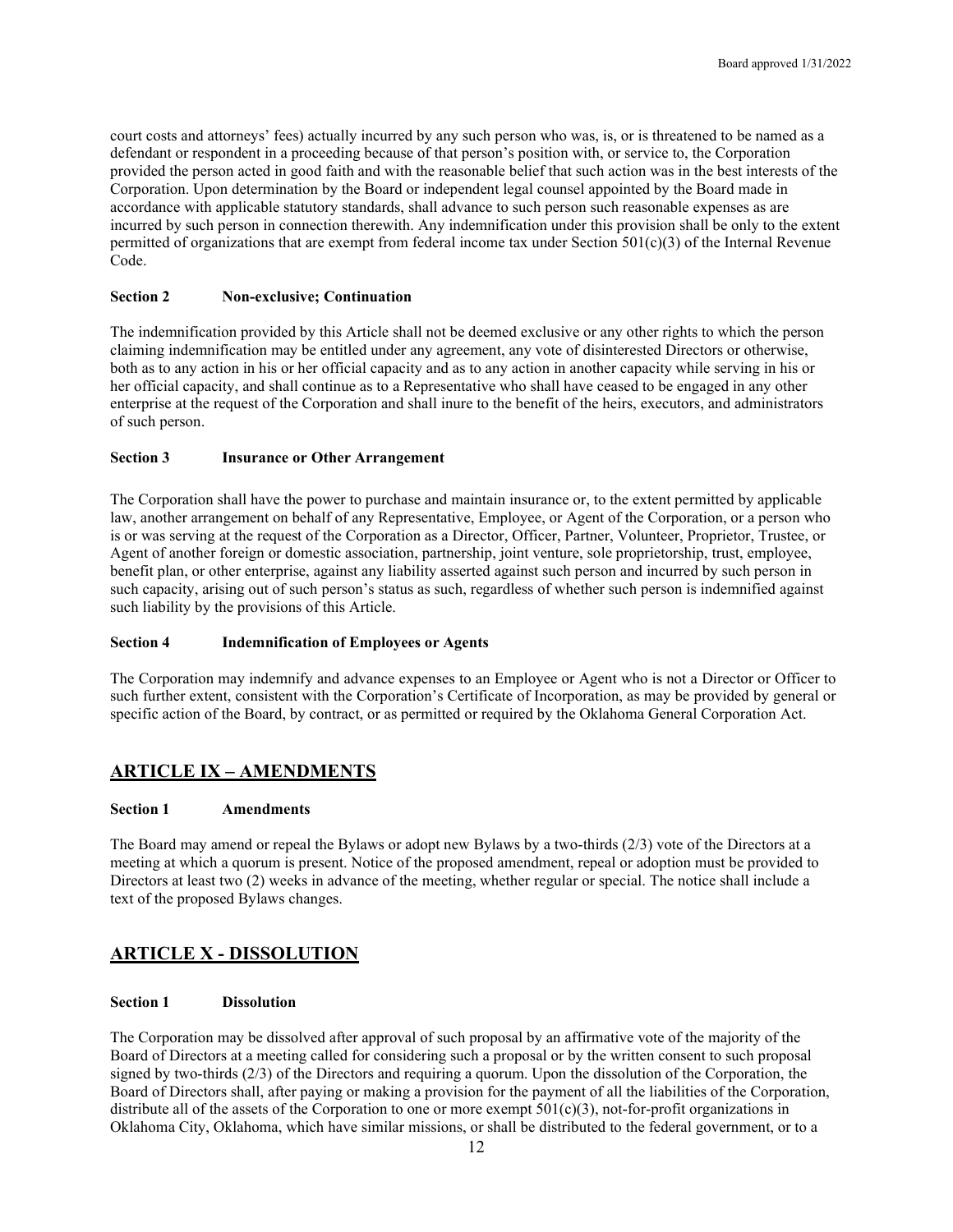state or local government, for a public purpose. Any such assets not so disposed of shall be disposed of by a Court of Competent Jurisdiction in Oklahoma County, Oklahoma, exclusively for such purposes or to such organization or organizations, as said Court determines, which are organized and operated exclusively for such purposes.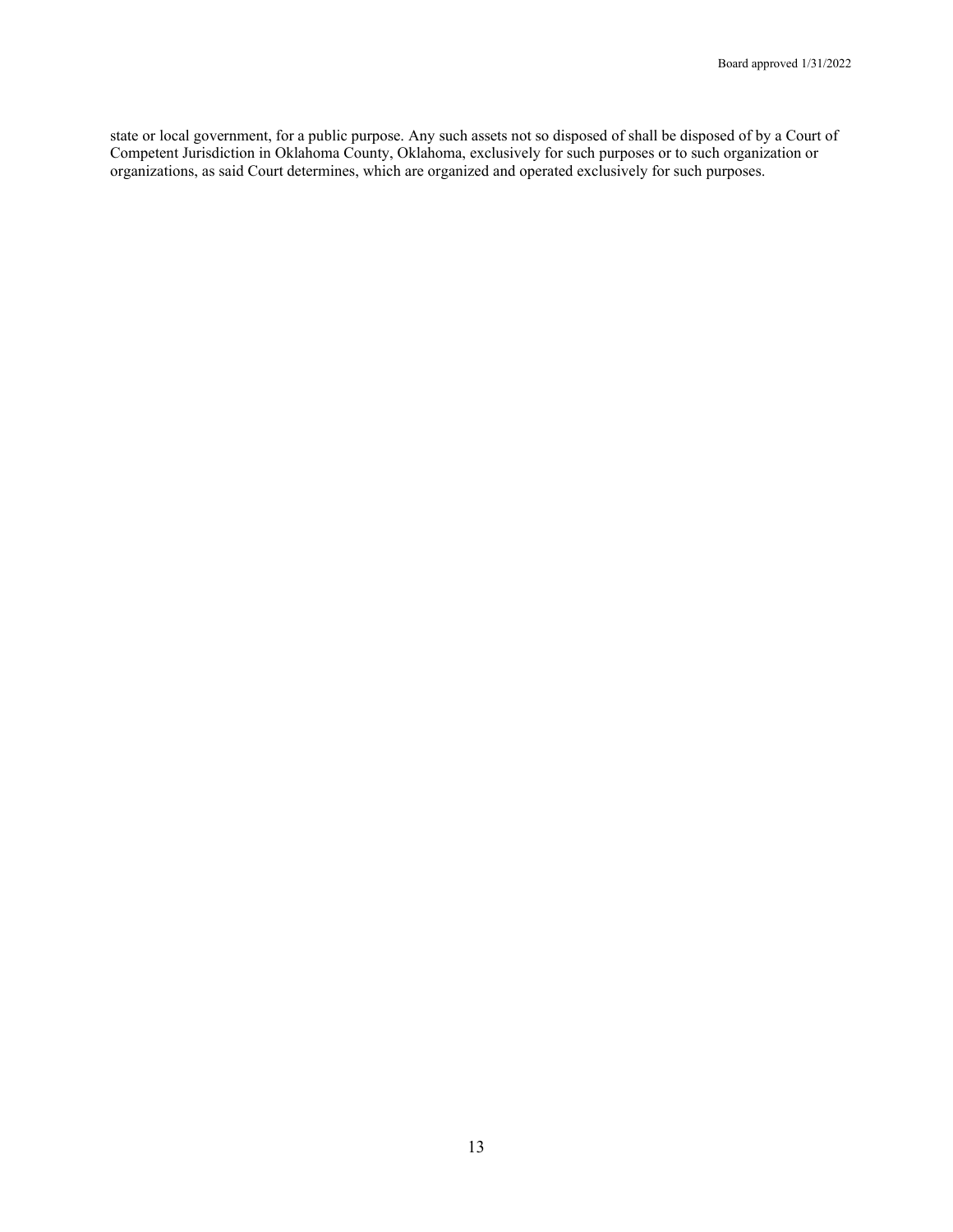# **NSO Bylaws Quick Reference Guide**

#### **Number of Directors: 21 (minimum) - 33 (maximum)**

**Composition: Elected and Ex-Officio, all of which have voting privileges**

# **Director Term Lengths: Three (3) Years / Maximum Terms Allowed: Two (2), except Ex-Officio Directors and Other Directors**

#### **Terminology:**

 "Corporation" – Neighborhood Services Organization, Inc. "Board" – Collective term for Elected and Ex-Officio persons that govern the Corporation "Ex-Officio Director" – Individuals appointed to serve on the Board of Directors by virtue of the positions they hold within the United Methodist Church or United Methodist Women organizations "Director(s)" – Individuals elected, appointed or placed to serve on the Board of Directors "Officer(s)" – Directors elected to serve in leadership positions for a period of one  $(1)$  year "Committee Member(s)" – Directors and Non-Directors who serve on Standing or Project Committees "Disinterested Director" - Any director who does not have an actual or potential conflict of interest in the matter being voted upon, as determined by our Conflict of Interest policy.

#### **Officers:**

Board Chair Board Chair-Elect Board Secretary Board Treasurer Immediate Past Board Chair

#### **Officer Terms:**

One (1) year; with an option to serve an additional one (1) year term, if re-nominated up to a maximum of two (2) years total.

#### **Staff Leadership:**

President & CEO (non-voting position)

# **Standing Committees:**

#### **Executive -**

Committee Composition: Board Chair (who acts as Committee Chair); Board Chair-Elect; Secretary; Treasurer and Immediate Past Board Chair.

#### **Governance -**

Committee Composition: Chair plus a minimum of four (4) additional Committee Members, all of whom are Directors on the Board (one of which must be an Elected Director and one of which must be an Ex-Officio Member).

#### **Finance -**

Committee Composition: Chair (Board Treasurer) plus a minimum of four (4) additional Committee Members.

#### **Building & Grounds -**

Committee Composition: Chair plus a minimum of four (4) additional Committee Members.

#### **Donor Development -**

Committee Composition: Chair plus a minimum of four (4) additional Committee Members.